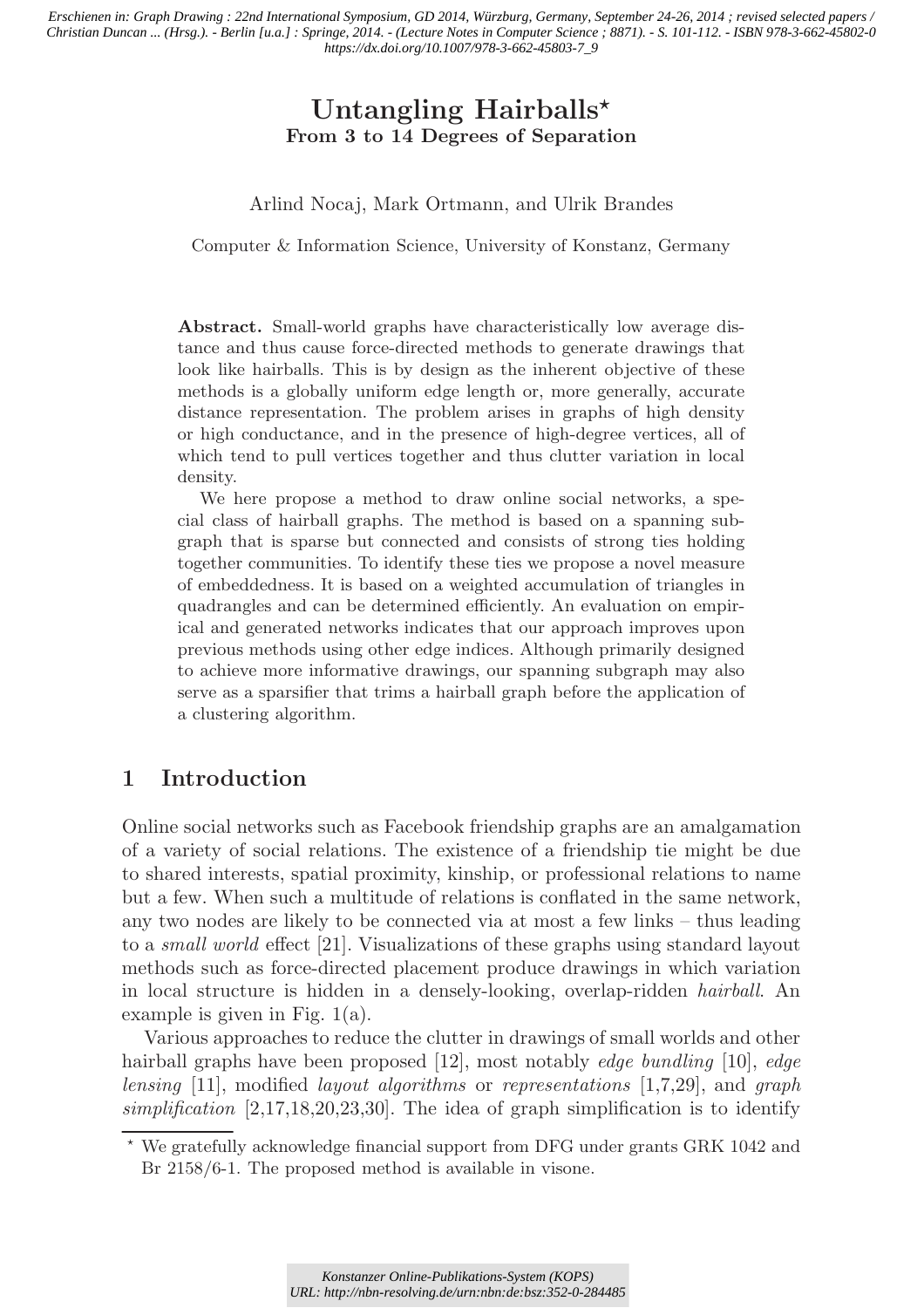a subset of edges such that only the resulting graph, the so-called backbone, needs to be laid out. We adopt this approach and propose a new method to trim hairballs.

Problem formulations in graph simplification include the preservation of properties such as cuts [2], spectra [23,24], connectivity [30], collapsing substructures into supernodes [18], and emphasizing deeply embedded connections [17,20]. As graph invariants such as cuts are more easily affected by noise in empirical networks, we opt for locally defined graph simplification criteria.

Substantiated by the sociological work of Simmel [22], Nick et al. [17] define the strength of an edge by the number of triangles it is contained in, and then determine the degree of structural embeddedness for an edge by comparing the ranked neighborhoods of its two vertices. The purpose is to identify edges that are more likely to be inside of cohesive groups than between such groups. If the initial edge strengths are uniform, the Simmelian backbone reduces to a backbone proposed by Satuliri et al. [20]. In both methods, the backbone is obtained by finally removing all edges with weights below a specified nodal or network wide threshold.

These filtering techniques are related to, but not the same as graph partitioning. Since we want to use them for graph drawing, the difference is even greater because maintaining connectedness becomes a crucial constraint. Otherwise, the layout algorithm is oblivious to edges of the original graph connecting vertices in different components of the backbone as can be inferred from Fig. 1(b). When connected components happen to be placed far apart, these edges will run across the drawing and produce even worse clutter.

We present an efficient preprocessing technique that allows to draw a certain class of small-world social networks with standard layout algorithms that would produce hairball layouts otherwise. Our main contributions are:

- **–** a novel method to identify strong ties,
- **–** the use of the union of all maximum spanning trees as a sparsifier that maintains connectedness and avoids subtree-ordering ambivalence, and
- **–** an evaluation on observed and generated networks.

We outline our overall method for drawing hairball graphs in the next section and describe our edge embeddedness metric in Sect. 3. Different metrics are evaluated in Sect. 4 and we conclude in Sect. 5.

# **2 Drawing Algorithm**

The main challenges in drawing hairball graphs are their high density, low diameter and noisy group structure. Therefore, our goal is to find a backbone of the graph that retains deeply embedded edges and thus can be used to draw the original graph, e.g., by a force-directed method [13] to reveal the actual variation in cohesiveness.

Since most drawing methods cannot put vertices of different graph components into a meaningful spatial relation, cf. Fig. 1(b), we need to maintain the graph connectivity to retain the global context.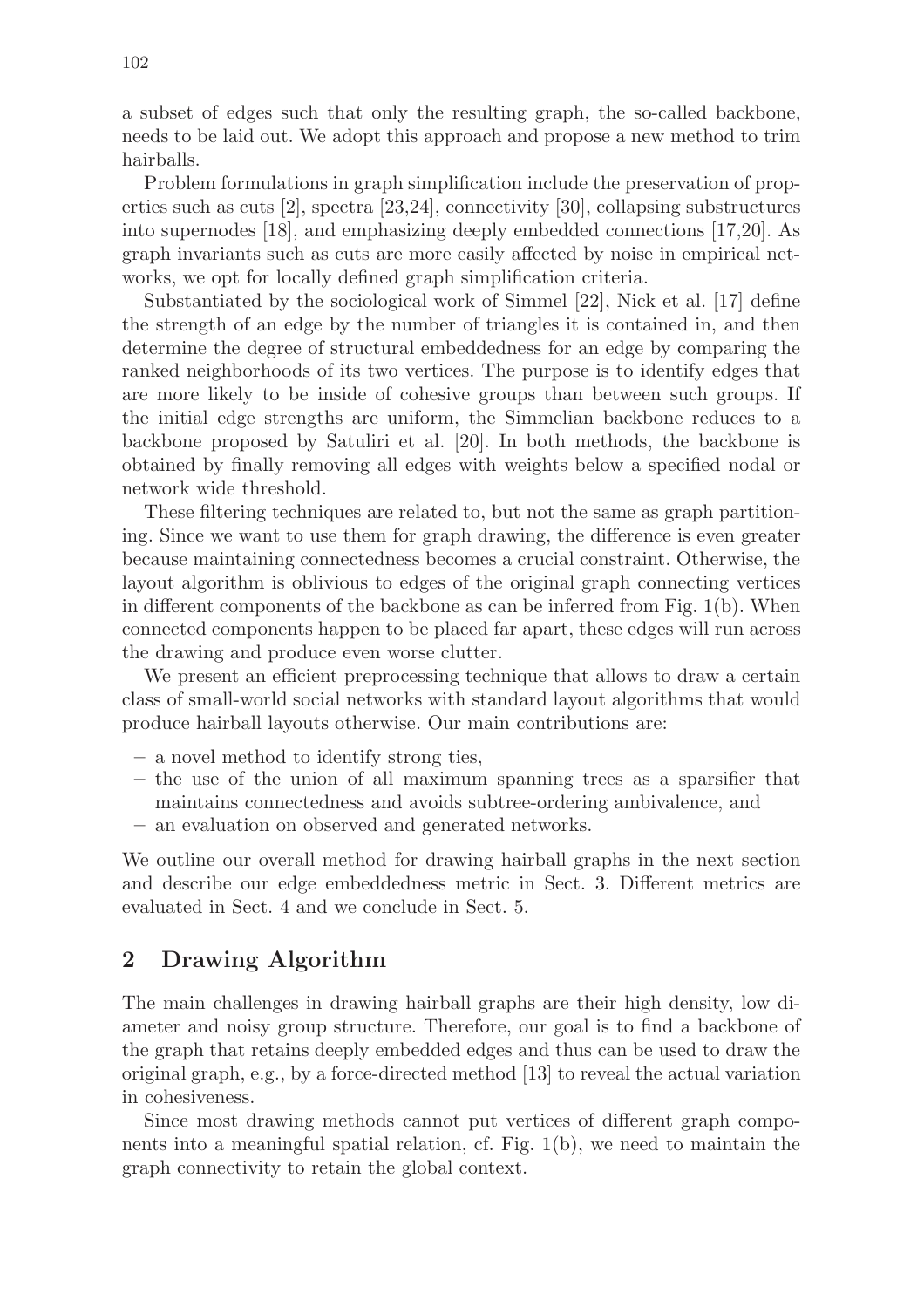

**Fig. 1.** Facebook friendships at California Institute of Technology (Caltech36). Vertex color corresponds to dormitory (gray for missing values), but has not been utilized in the layout algorithm. The layout in (a) is based on the entire hairball graph, whereas (b)-(d) use edge embeddedness, which spreads the graph while keeping cohesive groups together. Embeddedness mapped to edge color; backbone edges dark gray.

This leads to the following requirements on our backbone:

- (i) Edges should be favored based on their structural embeddedness only.
- (ii) Connectedness has to be maintained.

Two common approaches to simplify a graph  $G = (V, E, w)$  with vertex set V, edge set E, and edge weight  $w : E \to \mathbb{R}_{\geq 0}$ , are *sampling* [2,23] and *thresholding* [1,17,20]. Note that we assume that w reflects the embeddedness of an edge and a higher value corresponds to stronger embeddedness. Although sampling can be used for sparsification purposes the random selection of edges violates both of our requirements. In contrast thresholding guarantees that edges are favored by their weights and consequently their structural properties, as it retains only the top k percent of edges with respect to w. Nevertheless, neither nodal nor network wide thresholding can ensure that the simplified graph stays connected.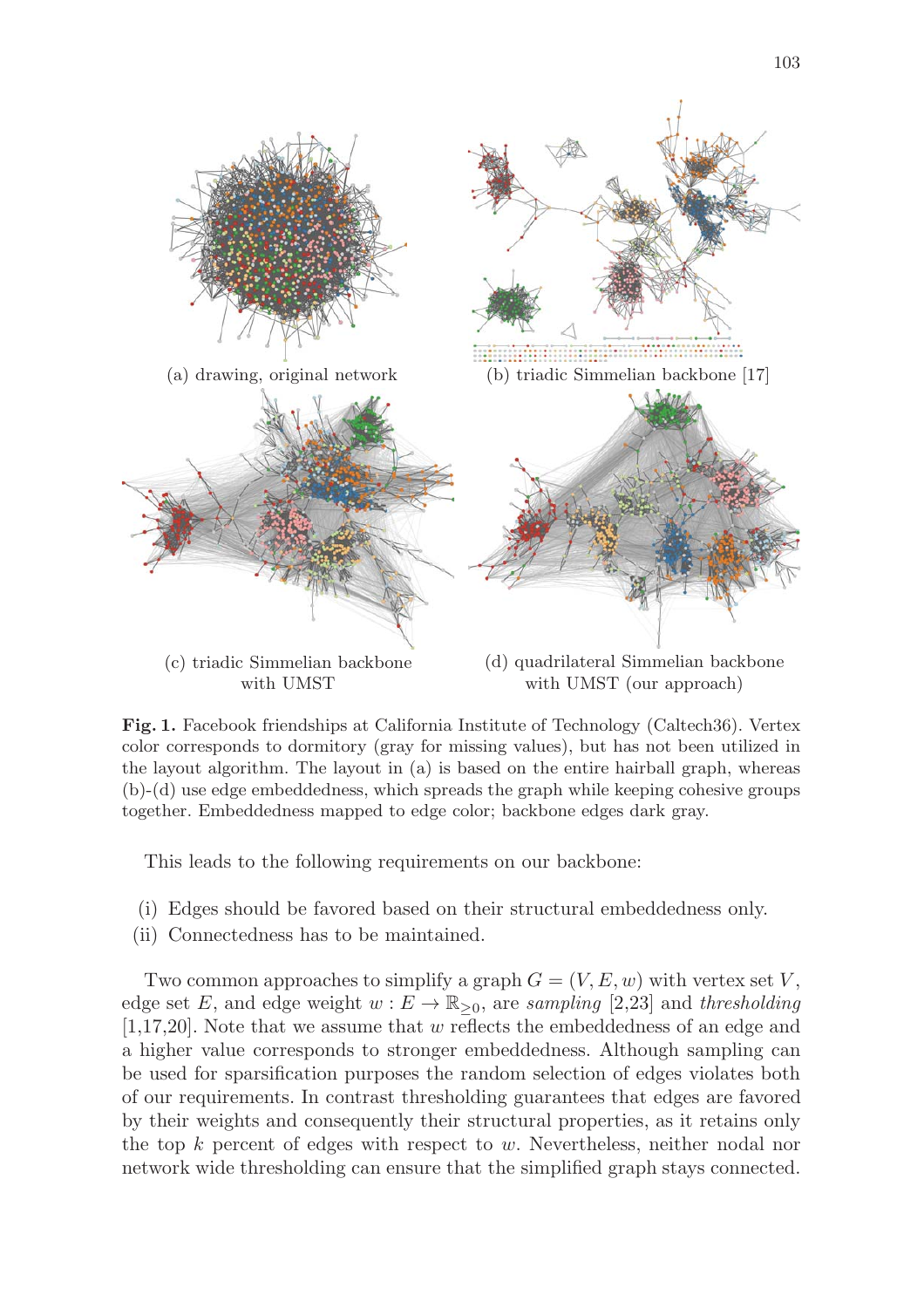#### **Algorithm 1:** Hairball Drawing Algorithm

**Input**: Undirected Graph  $G = (V, E)$  and sparsification ratio  $s \in [0, 1]$ . **Output**: Vertex positions  $P \in \mathbb{R}^{|V| \times 2}$ 

- **1**  $w \leftarrow$  embeddedness weights of edges
- **2** sort edges by non-increasing weight
- **3**  $E_{\text{union}} \leftarrow \text{UMST with respect to } w$
- **4**  $E_{\text{threshold}} \leftarrow \{e \in E : w(e) \geq w(e_{\lceil(1-s)|E|\rceil})\}$
- **5**  $P \leftarrow$  layout determined from spanning subgraph  $(V, E_{\text{union}} \cup E_{\text{threshold}})$

| <b>Algorithm 2:</b> UMST: Union of all Maximum Spanning Trees                                  |  |
|------------------------------------------------------------------------------------------------|--|
| <b>Input:</b> Undirected Graph $G = (V, E)$ and edge weights $w : E \to \mathbb{R}_{\geq 0}$ . |  |
| Data: Union-Find datastructure                                                                 |  |
| <b>Output:</b> Edges belonging to any MST                                                      |  |
| 1 $E_{\text{union}} \leftarrow \emptyset$                                                      |  |
| 2 partition edges by weight into buckets $B_1, \ldots, B_k$                                    |  |
| <b>3</b> sort buckets by decreasing weight                                                     |  |
| 4 for $i \leftarrow 1$ to k do                                                                 |  |
| $M \leftarrow \emptyset$<br>5                                                                  |  |
| for each $e = (u, v) \in B_i$ do<br>6                                                          |  |
| <b>if</b> $find(u) \neq find(v)$ then $M \leftarrow M \cup \{e\}$<br>7                         |  |
| for each $e = (u, v) \in M$ do union $(u, v)$<br>8                                             |  |
| $E_{\rm union} \leftarrow E_{\rm union} \cup M$<br>9                                           |  |

Sparse connected subgraphs of edges not likely to be between cohesive groups have been proposed, e.g., by van Ham and Wattenberg [28] (planar graphs) and Tumminello et al. [27] (graph of bounded genus). A minimally connected subgraph of edges with high weights is a *maximum spanning tree* (MST), and Mantegna [14] proposed these as a backbone. Trees, however, have severe drawbacks: firstly, they do not maintain any local variation in density and, secondly, they introduce a subtree ordering ambiguity. While the first also means that arbitrary choices must be made when edges have equal embeddedness, the second creates a degree of freedom that is almost as bad as disconnected components.

We combine thresholding (to maintain local variation) with the union of all maximum spanning trees (UMST; to maintain connectedness). The UMST does not only solve the problem of tie breaks but also reduces the ordering problem by resulting in higher connectivity (Fig.  $1(b)-(d)$ ).

The complete algorithm to compute the layout of a hairball graph is presented in Alg. 1. Note that the UMST only contributes the (strongest) edges necessary to connect the components that result from the thresholding process.

Kruskal's algorithm for minimum spanning trees is easily adapted to determine the union of all maximum spanning trees. Since every edge of maximum weight that has not been processed yet could be chosen next, we batch-process them before components are merged; cf. Algorithm 2.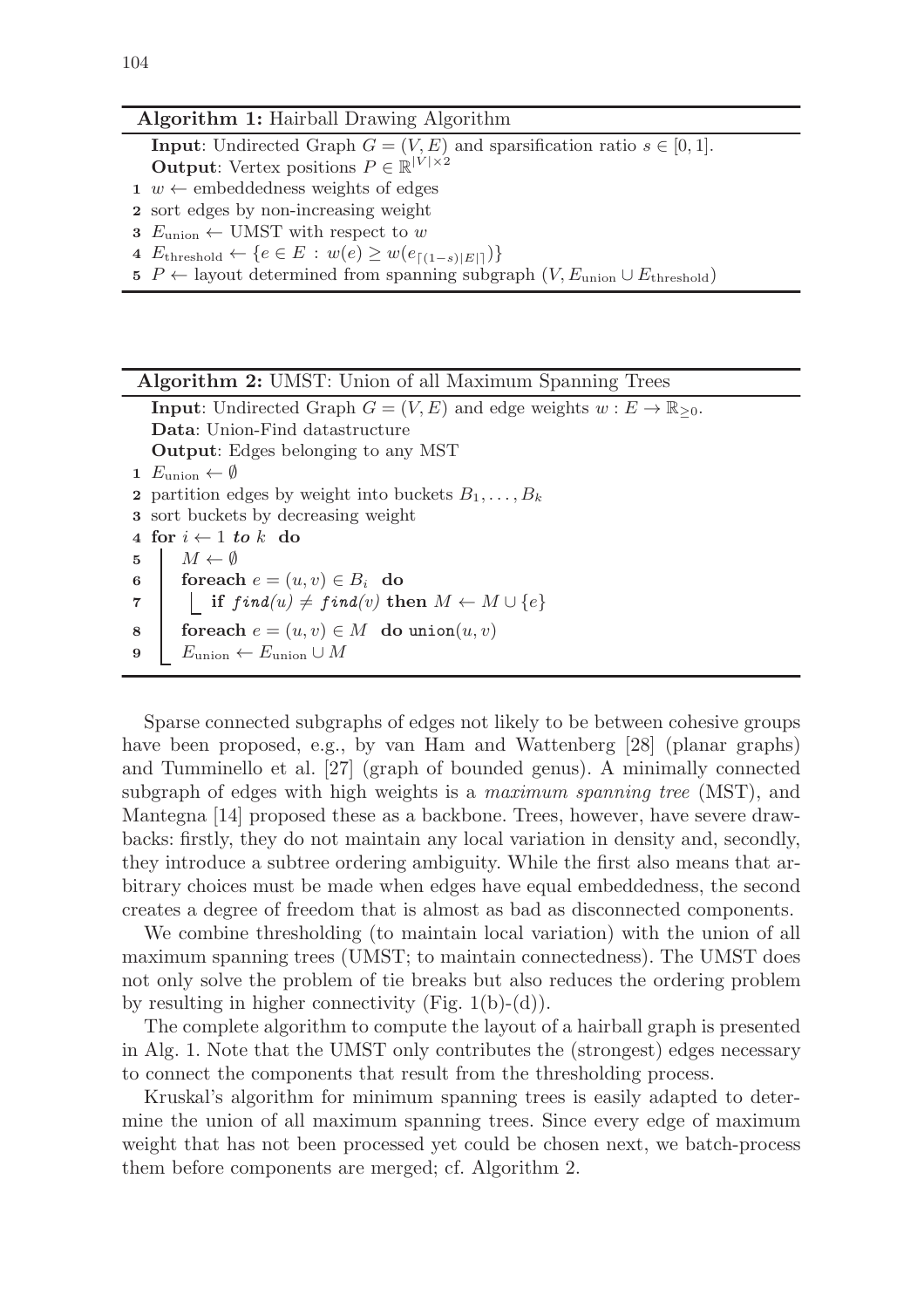The final layout emphasizes variation in local density by considering only deeply embedded edges as expressed by the weights introduced in the next section.

## **3 Edge Embeddedness by Accumulating Triadic Effects**

Real world networks are often aggregates of different relations, which can hamper the detection of subgroups or clusters. Our goal is to determine strong embedded edges, which are likely to be in dense groups, so that we can use them to emphasize the inherent structure. The assumption here is that vertices in the same subgroup of a network are connected stronger with each other than to members outside of the group.

Satuliri et al. [20] propose to capture the embeddedness of an edge  $e = (u, v)$ by the Jaccard coefficient over u's and v's neighborhood. Nick et al. [17] suggest a more general framework, consisting of the following main steps:

- 1. For each edge, determine its strength
- 2. For each vertex, rank all its neighbors according to the edge strength
- 3. For each edge, determine its redundancy

The approach of Satuliri et al. can be seen as using a uniform edge strength for step one and the Jaccard coefficient for the redundancy in step three. Contrary to this, Nick et al. use the number of triangles an edge is embedded in (Simmelian strength) for step one and the best prefix Jaccard coefficient for step three. The latter chooses  $k$  such that the Jaccard coefficient of the first top  $k$  ranked neighbors of u and v is maximized. The effect of this ranking measure is that the highly ranked neighbors have more importance attached, since fewer common vertices are needed to get a high coefficient.

A more intuitive interpretation of this framework is that for an edge  $e = (u, v)$ the edge strength allows us to determine the most important neighbors of  $u$  and v. If these most important neighbors are *the same*, e is strongly embedded; otherwise e is connecting two vertices, which are likely to be in different groups.

We follow the main idea, but propose a different edge strength than the number of triangles.

Consider the setting in Fig. 2. Clearly, edge e is strongly embedded. Compared to all other edges it closes many triangles resulting in an increase of the *group performance* [5] by introducing mediator effects. Similar to this, an edge  $(s, t)$  connecting two triangles at e introduces additional mediator effects on the triangles, which in turn increases the importance of e. We call these edges *mediator edges* on e.



**Fig. 2.** Triangles at edge  $e$  [17,20] do not capture mediator edges (bold), while quadrangles do.

Counting the number of triangles at e does not capture the importance of mediator edges. But since each mediator edge creates two quadrangles at e, cf. dashed-contour in Fig. 2, we can use the number of quadrangles containing  $e$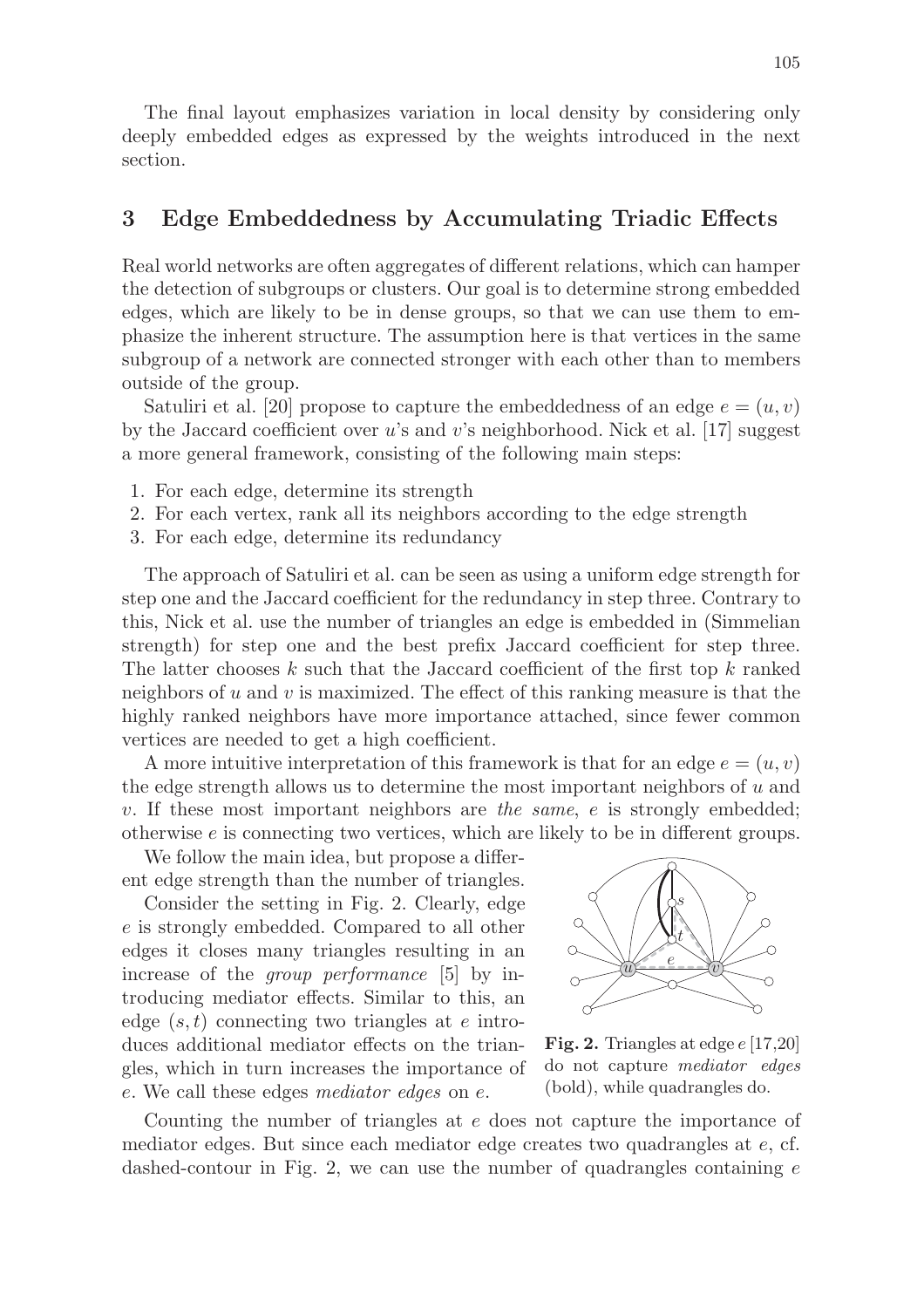to capture this mediator effect. While there can be additional quadrangles at e, they will be counted only once from e's perspective, which makes their influence rather low. Furthermore, counting the two different types of quadrangles at e would be too time consuming and therefore we will not distinguish between them.

Using the absolute number of quadrangles poses difficulties, when the network contains subgroups of different densities. Hence, we normalize this absolute value by putting it into relation to all edges at vertex u and v. Let  $q(u, v)$  be the number of quadrangles containing edge  $(u, v) \in E$ . We define the *quadrilateral* edge embeddedness as

$$
Q(u, v) = \frac{q(u, v)}{\sqrt{q(u) \cdot q(v)}},
$$

where  $q(v) = \sum_{w \in N(v)} q(v, w)$ , for  $v \in V$ , and  $N(v)$  the neighborhood of v. We use the geometric mean over the arithmetic mean, since it takes the dependency of two variables into stronger consideration. Note that edge-metrics using quadrangles have already been proposed by Auber et al. [1] and Radicchi et al. [19], but are different from our method as they focus on density. For a comparison of different edge metrics we refer the reader to Melançon and Sallaberry [16].

#### **Computation and Time Complexity**

The quadrangles of a graph G can be listed in  $\mathcal{O}(m\alpha(G))$  [6], where m is the number of edges and  $\alpha(G)$ , the *arboricity* of G, is the minimum number of edgedisjoint forests necessary to cover all edges of G. While the arboricity can be as large as  $\sqrt{m}$ , it is bounded from above by the h-index of a graph which in turn is found to be very small in social networks [8]. Together with the normalization, the computation of the edge strengths takes  $\mathcal{O}(m\alpha(G))$  time.

Neighbors can be ranked in  $\mathcal{O}(m \log \Delta(G))$  time and redundancy can be computed in  $\mathcal{O}(m\Delta(G))$ , where  $\Delta(G)$  is the maximum vertex degree. For example, the overall backbone computation took 0.2s on a network with 762 vertices and 16k edges (Caltech65) and 2.3s on a network with 2970 vertices and 100k edges (Smith60) with our Java 7 implementation and an Intel Core i7-2600K CPU@3.40GHz. The approach thus scales to large networks and we turn to the evaluation of its effectiveness in the next section.

### **4 Evaluating Methods for Edge Embeddedness**

In this section we introduce the dataset and a graph model, from which we generate artificial hairball graphs. Then we explain our output quality indicators and the different edge embeddedness methods. For each graph and edge embeddedness method, we iteratively increase the sparsification ratio by 10% and compute the corresponding backbone. Layouts are computed using stress majorization [9] initialized by PivotMDS [3] as suggested in [4].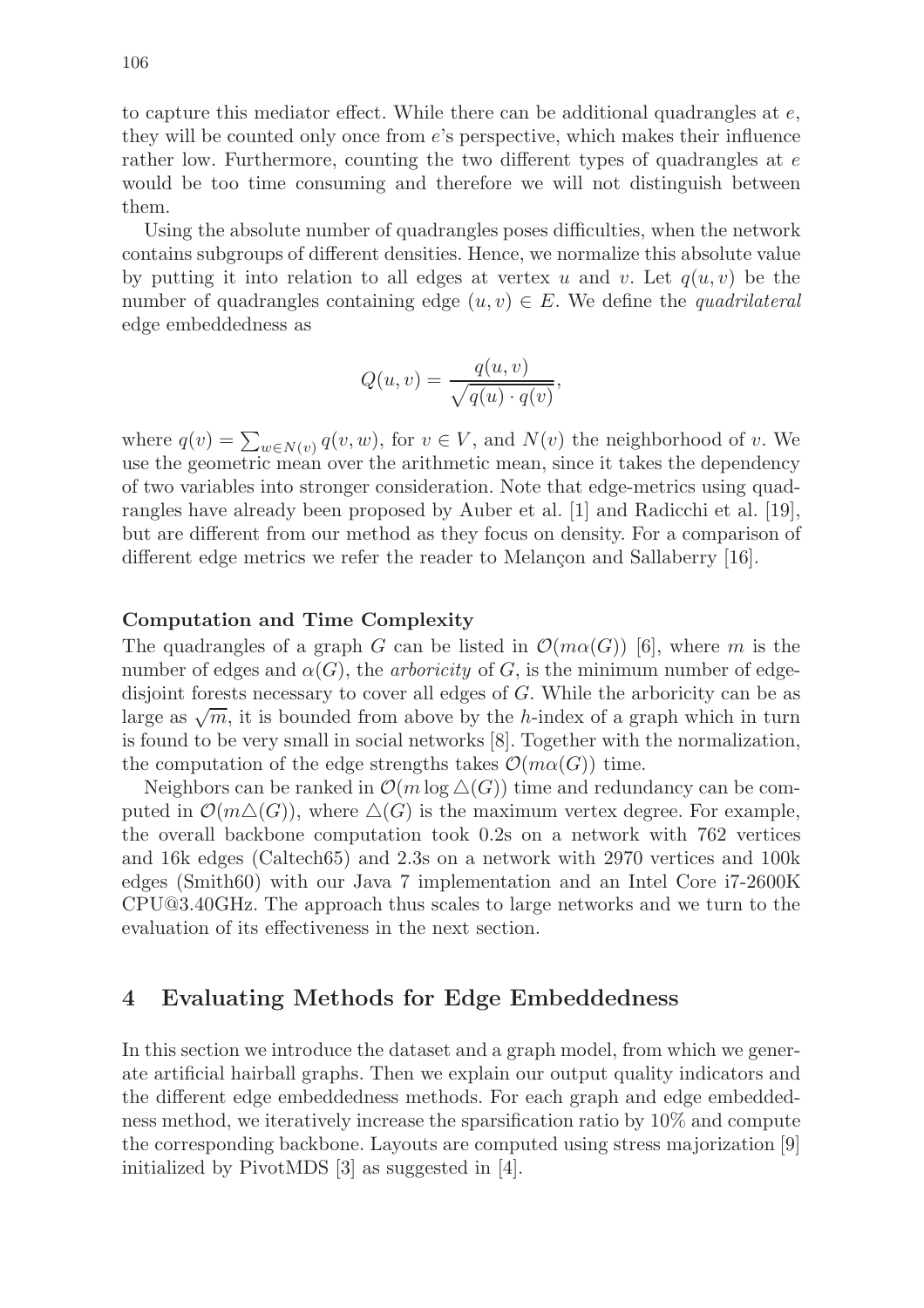

**Fig. 3.** Homophily (y-axis) is plotted against the number of remaining edges  $(x$ -axis) for the synthetic model (PPM) and three of the Facebook networks. Overall Quadrilateral performs better than the others. For the synthetic networks it comes very close to the ground truth.

#### **4.1 Dataset and Model**

As real world samples, we use the *Facebook100* dataset [26], which contains social relations of 100 higher educational institutes in the US. The network size varies from 762 to 41K vertices and from 16K to 1.6M edges. The dataset is directly from Facebook, not sampled, and thus very complete in terms of capturing the social relations according to a widely used service at that time. Additional attributes obtained from the Facebook profiles are gender, year of graduation, dormitory, etc. Due to incomplete profiles, a number of attribute values are missing. We will use the dormitory attribute for our evaluation, because it has been argued to be important for the creation of social relations in many of the networks [26].

Note that, in spite of a strong empirical association with homophilous attribute values, no ground-truth group structure is available for Facebook networks. Therefore, we also generated artificial networks from a model that represents the idealized version of the networks we are considering in this application.

A simple model generating random graphs with cohesive groups that are connected into a small world is the *planted partition model* (PPM) [15]. Let  $\mathcal{C} = \{C_1, \ldots, C_k\}$  be a partition of V for a graph  $G = (V, E)$ . Then C is called a clustering of G with class  $c(v) \in \mathcal{C}$  for a vertex  $v \in V$ . The probability of an edge  $(u, v)$  is  $p_{\text{in}}$  if  $c(u) = c(v)$  and  $p_{\text{out}}$  if  $c(u) \neq c(v)$ . We generated 50 graphs from a PPM with 500 vertices,  $k = 9$ ,  $p_{in} = 0.3$ , and  $p_{out} = 0.01$ . On top of that, we ran a random noise model with  $p_{in} = p_{out} = 0.1$  to obfuscate the underlying group structure. The resulting graphs are very dense, have a low diameter, and are real hairballs without any visible structure when laid out using force-directed methods. The presented results of our model are averaged over 50 samples.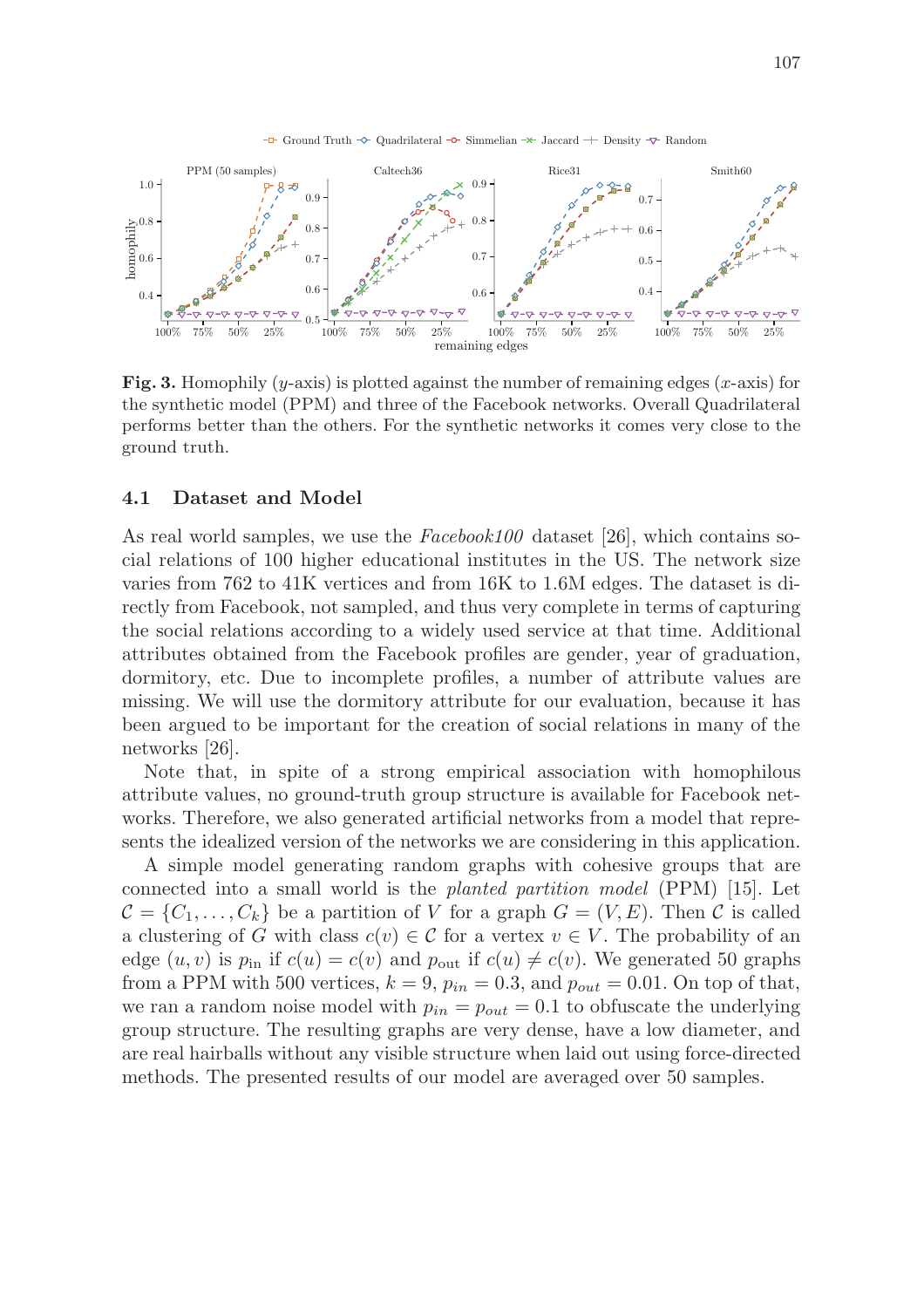**Fig. 4.** Dormitory-homophily of different backbones, with sparsification ratio 70%,  $(y\text{-axis})$  compared to the homophily in the original network  $(x\text{-axis})$ for all Facebook100 networks. Points above/below the dashed line indicate homophily increase/decrease respective the original network. Simmelian and Quadrilateral homophily values for corresponding networks have been connected by colored segments comparing their performance.



### **4.2 Edge Embeddedness Methods**

We compare different methods which assign a weight  $w : E \to \mathbb{R}_{\geq 0}$  to each edge  $e = (u, v) \in E$  depicting its embeddedness. All these methods are then extended using our UMST approach to guarantee the connectivity, such that a layout can be computed from the resulting graph. We use the following approaches to assign a weight to the edges.

**Random:** Assigns uniform random weights, as base line.

**Jaccard:** Jaccard coefficient,  $\frac{|N(u) \cap N(v)|}{|N(u) \cup N(v)|}$ , as proposed by Satuliri et al. [20]. **Simmelian:** Triadic Simmelian backbone, as proposed by Nick et al. [17].

**Quadrilateral:** Quadrilateral Simmelian backbone, based on our embeddedness method, which accumulates triadic effects at an edge with quadrangles (Sect. 3). **Density:** Metric by Auber et al. [1] accumulating densities of different subgroups in the local neighborhood.

**Ground Truth:** Knowledge of class membership in the synthetic network is used to assign directly a low value to inter-cluster edges and a big value to intra-cluster edges.

### **4.3 Quality Metrics**

In contrast to the synthetic networks there is no ground truth available for the Facebook networks. This makes it hard to evaluate outcomes of the different methods. Nevertheless, it was found that for many of the Facebook networks, the housing structure (dormitory attribute) is very relevant for the underlying formation of social relations [17,26]. We, therefore, use the dormitory attribute as a reference for evaluation.

Assume that we know the ground truth, meaning the class membership  $c(v)$  of each vertex. A *perfect* algorithm, for example, would first remove all inter-cluster edges before starting to remove intra-cluster edges while obeying the required sparsification ratio. Since inter-cluster edges are removed priorly, this increases the ratio between intra-cluster or homophily edges and the total number of edges.

If the edge embeddedness methods perform similar to this, the ratio of homophily edges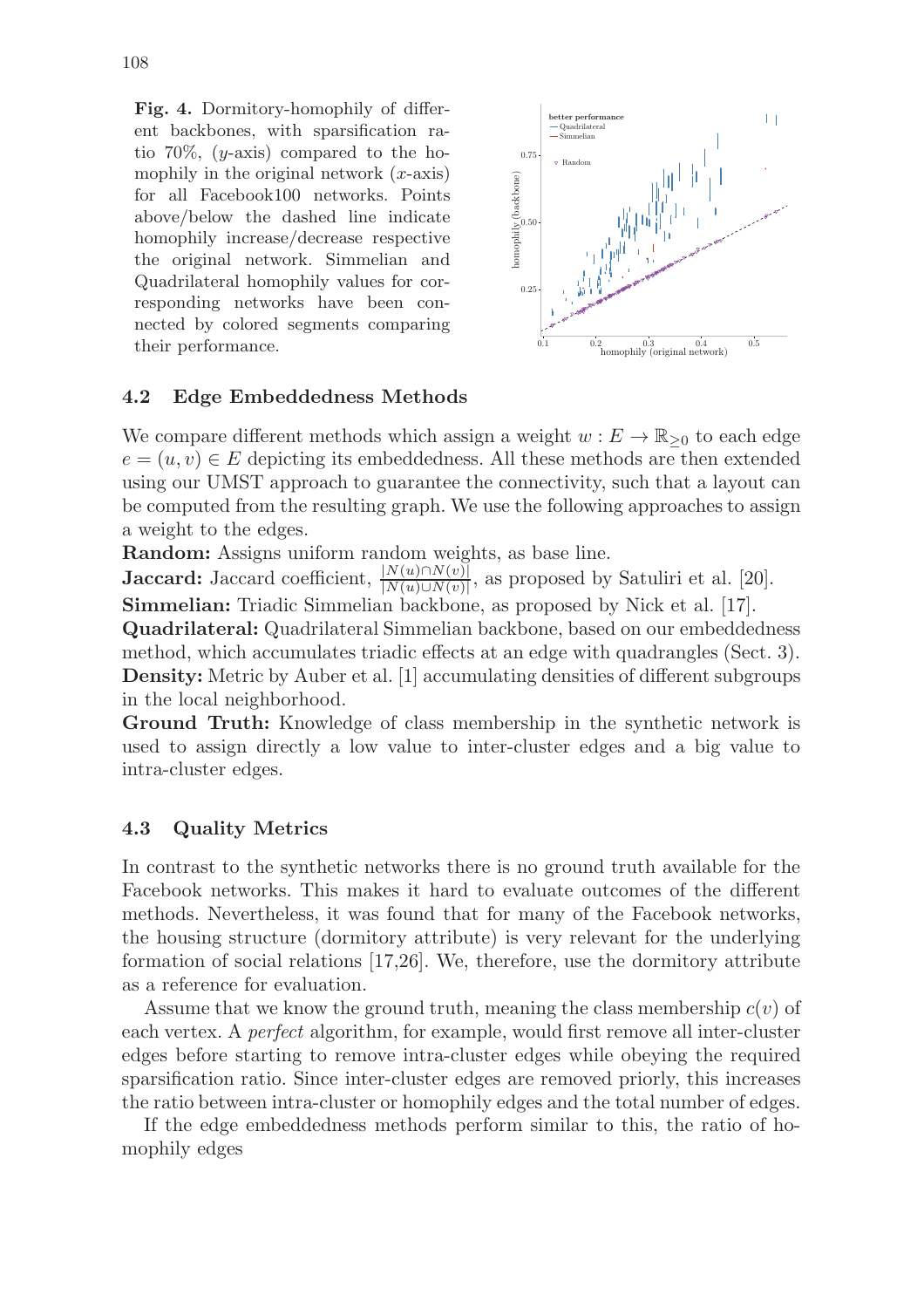

**Fig. 5.** Layout error of different edge embedding methods combined with our UMST for (b) a real world network and (c) synthetic networks. (a) shows the layout error for a single point of the line chart in (b).

$$
homophily(G) = \frac{\#homophily \ edges}{\# homophily \ edges + \# heterophily \ edges}
$$

should monotonically increase, while gradually removing edges from the network according to their weight. Edges for which the class membership (attribute) of at least one vertex is missing are neglected.

Additionally, we would like to see how well this class membership is reflected in the layouts. Vertex pairs of the same class should have a small Euclidean distance, while pairs of different classes should have a large Euclidean distance. Looking at the curve of the Euclidean distance distribution of the intra-cluster and inter-cluster vertex pairs in Fig. 5(a), we define the layout error as the intersection area of these two curves. The layout error can also be interpreted as the percentage of vertex pairs, where the distinction whether they are in the same cluster or not cannot clearly be made based on the Euclidean distance. Since the computation of this quality metric is very time intensive, it was not feasible to analyze all 100 Facebook networks with it.

#### **4.4 Results and Discussion**

An interesting observation from Fig. 3 is that Jaccard and Simmelian perform very similar for most Facebook networks. Our method (Quadrilateral) clearly manages to distinguish between the different types of edges better than the other methods, especially in earlier phases of the sparsification.

For all 100 Facebook networks, the difference in homophily between Simmelian and Quadrilateral is shown by the length of a vertical segment in Fig. 4. While both approaches increase the percentage of homophily edges (all segments above the diagonal dashed line), Quadrilateral clearly performs better, especially for networks with higher percentage of homophily edges.

Although the homophily of Jaccard and Quadrilateral is nearly the same for the last but one step of the Caltech network (Fig. 3) the Quadrilateral embedding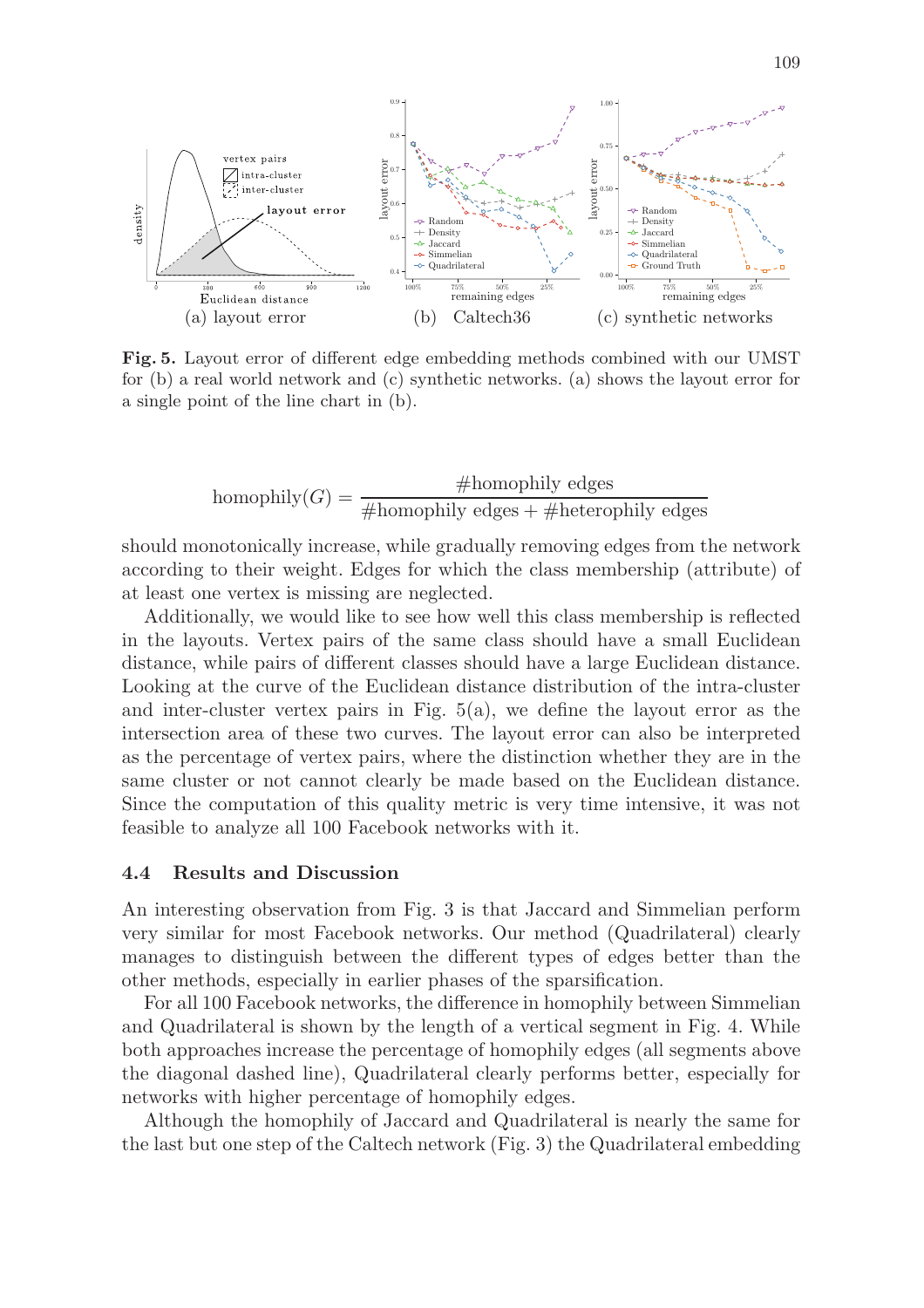$\rightarrow$  Jaccard  $\rightarrow$  Simmelian  $\rightarrow$  Quadrilateral



**Fig. 6.** Layout error of Facebook networks w.r.t. the dormitory attribute. While improvement is not clear for Pepperdine86 and Vassar85, the layout is improved a lot for the networks with high homophily (Rice31 and Smith60).

creates the superior layout (Fig. 5). Furthermore, for the synthetic networks, Quadrilateral comes very close to the ground truth (Fig. 5).

Figure 6 shows the layout error for four Facebook networks and the three best performing edge metrics (according to homophily). The layout clearly improves for the Rice and Smith network, but not much for the other two. One possible explanation for this could be that the dormitory attribute is not the explanatory variable for the formation of social relations in these two networks.

The effectiveness of our layout quality metric can also be verified, by looking at the final drawings in Fig.  $1(c)$  and  $1(d)$ . In the latter many clusters, as light green and light blue, are more clearly visible. For the synthetic networks our method comes also very close to the ground truth, in terms of layout error (Fig.  $5(c)$ ). Again, the drawings of a synthetic network (Fig. 7) support this conclusion.

# **5 Conclusion**

We proposed a sparsification approach to draw hairball graphs as encountered in online social networks. It is based on the idea that pairwise distances (the "degrees of separation") need to be increased without disrupting tightly-knit groups. The deeply embedded edges such groups are made of are identified using a suitably modified Simmelian backbone [17], and overall layout organization is stabilized by maintaining connectedness via the union of all maximum spanning trees.

An evaluation with empirical and generated networks showed that our novel metric manages to reveal relations deeply embedded in latent primary groups. In the resulting drawings such groups are separated from each other but still positioned in their global context. On the Facebook100 dataset, average distances increased from about 3 in the original friendship networks to about 14 in the backbone, thus easing the layout task for force-directed algorithms.

Our proposed edge embeddedness metric proved to be more effective than previous approaches with respect to improving layout quality by way of amplifying homophily. It is thus likely to be useful as a preprocessing step for graph clustering algorithms as well.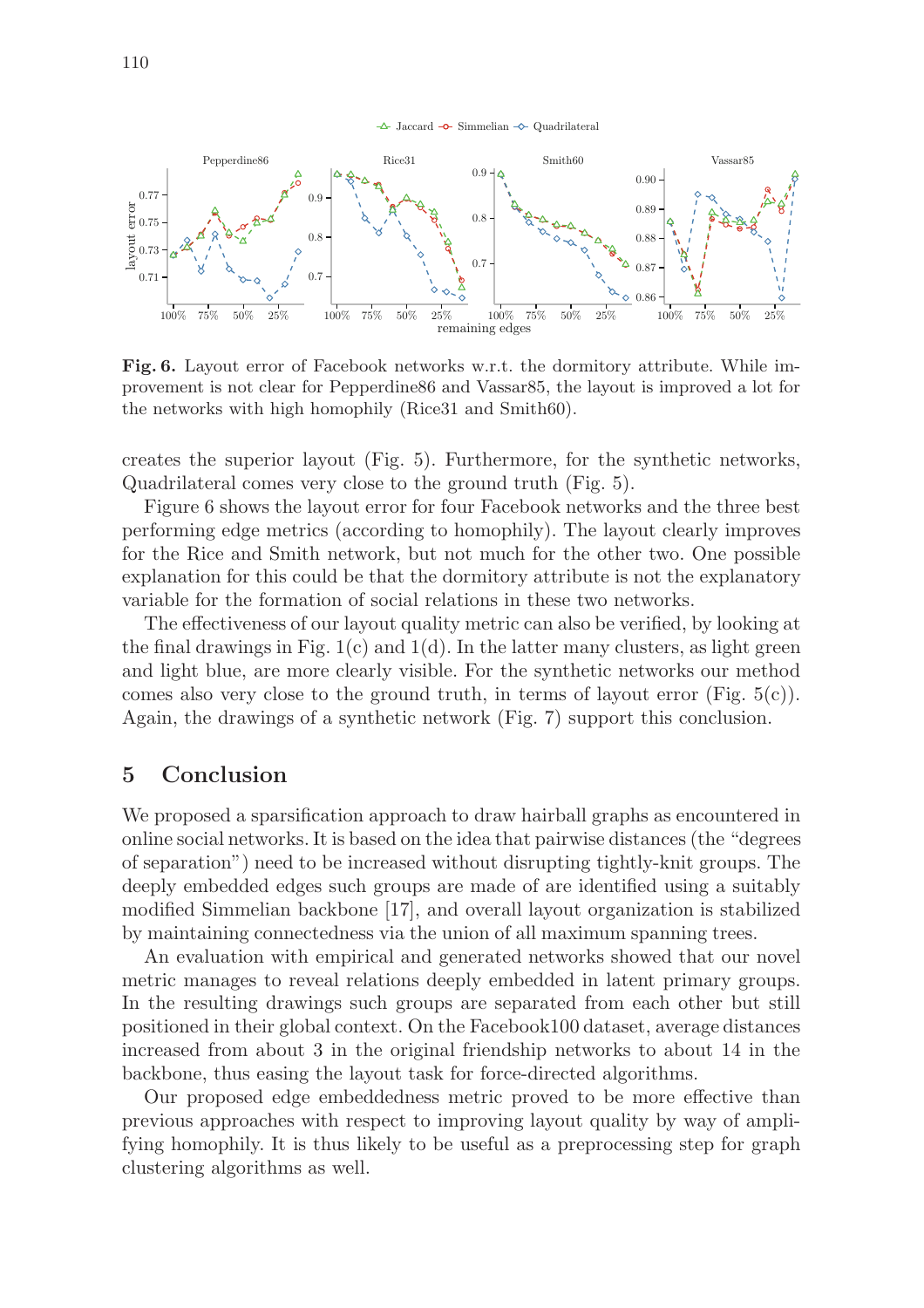

**Fig. 7.** Layouts of the same synthetic network determined by different edge embeddedness methods combined with our UMST (sparsification ratio of 80%). Colors encode groups – ground truth.

By design, our technique appears to be best suited for small-world networks with multiple centers. While these are common, especially in social media, it will be interesting to identify variants for hierarchically clustered graphs and singlecentered core-periphery structures such as the network of world trade [25].

### **References**

- 1. Auber, D., Chiricota, Y., Jourdan, F., Melançon, G.: Multiscale visualization of small world networks. In: INFOVIS. IEEE Computer Society (2003)
- 2. Benczúr, A.A., Karger, D.R.: Approximating s-t minimum cuts in  $\tilde{o}(n^2)$  time. In: Miller, G.L. (ed.) STOC, pp. 47–55. ACM (1996)
- 3. Brandes, U., Pich, C.: Eigensolver methods for progressive multidimensional scaling of large data. In: Kaufmann, M., Wagner, D. (eds.) GD 2006. LNCS, vol. 4372, pp. 42–53. Springer, Heidelberg (2007)
- 4. Brandes, U., Pich, C.: An experimental study on distance-based graph drawing. In: Tollis, I.G., Patrignani, M. (eds.) GD 2008. LNCS, vol. 5417, pp. 218–229. Springer, Heidelberg (2009)
- 5. Burt, R.S.: Structural holes versus network closure as social capital. Social Capital: Theory and Research, pp. 31–56 (2001)
- 6. Chiba, N., Nishizeki, T.: Arboricity and subgraph listing algorithms. SIAM J. Comput. 14(1), 210–223 (1985)
- 7. Cohen, J.D.: Drawing graphs to convey proximity: An incremental arrangement method. ACM Trans. Comput.-Hum. Interact. 4(3), 197–229 (1997)
- 8. Eppstein, D., Spiro, E.S.: The h-index of a graph and its application to dynamic subgraph statistics. J. Graph Algorithms Appl. 16(2), 543–567 (2012)
- 9. Gansner, E.R., Koren, Y., North, S.C.: Graph drawing by stress majorization. In: Pach, J. (ed.) GD 2004. LNCS, vol. 3383, pp. 239–250. Springer, Heidelberg (2005)
- 10. Holten, D., van Wijk, J.J.: Force-directed edge bundling for graph visualization. Comput. Graph. Forum 28(3), 983–990 (2009)
- 11. Hurter, C., Telea, A., Ersoy, O.: Moleview: An attribute and structure-based semantic lens for large element-based plots. IEEE TVCG 17(12), 2600–2609 (2011)